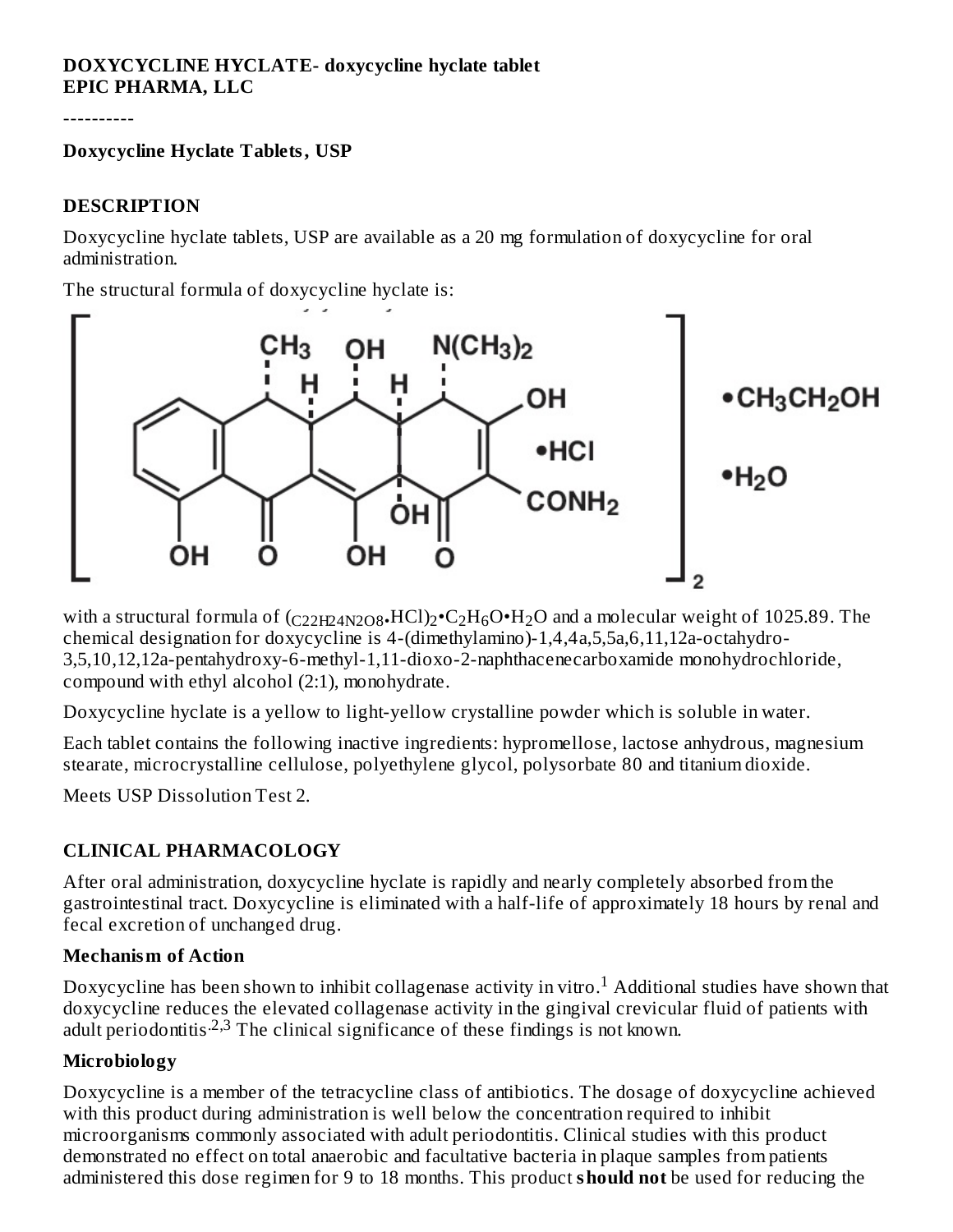numbers of or eliminating those microorganisms associated with periodontitis.

## **Pharmacokinetics**

The pharmacokinetics of doxycycline following oral administration of doxycycline hyclate tablets were investigated in 4 volunteer studies involving 107 adults. Additionally, doxycycline pharmacokinetics have been characterized in numerous scientific publications.<sup>4</sup> Pharmacokinetic parameters for doxycycline hyclate tablets following single oral doses and at steady-state in healthy subjects are presented as follows:

|                            | n  | $*$ (ng/mL)<br>$C_{\rm max}$ | $\uparrow$ (hr)<br>$\mathbf{T}$<br>$\Gamma_{\rm max}$ | $Cl/F^*(L/hr)$  | $\infty^*$ (hr)<br>$t_{1/2}$ |
|----------------------------|----|------------------------------|-------------------------------------------------------|-----------------|------------------------------|
| Single dose 20 mg (tablet) | 20 | $362 \pm 101$                | 1.4                                                   | $3.85 \pm 1.3$  | $18.1 \pm 4.85$              |
|                            |    |                              | $(1.0 - 2.5)$                                         |                 |                              |
| Steady-State               | 30 | $790 \pm 285$                |                                                       | $3.76 \pm 1.06$ | Not                          |
| $20 \text{ mg } BID\$      |    |                              | $(0.98 - 12.0)$                                       |                 | Determined                   |

## **Pharmacokinetic Parameters for Doxycycline Hyclate Tablets**

\* Mean ± SD

† Mean and range

§ Steady-State data were obtained from normal volunteers administered a bioequivalent formulation.

*Absorption:* Doxycycline is well absorbed after oral administration. In a single-dose study, concomitant administration of doxycycline hyclate tablets with a 1000 calorie, high-fat, high-protein meal which included dairy products, in healthy volunteers, resulted in a decrease in the rate and extent of absorption and delay in the time to maximum concentrations.

**Distribution:** Doxycycline is greater than 90% bound to plasma proteins. Its apparent volume of distribution is variously reported as between 52.6 and  $134$  L.<sup>4,6</sup>

*Metabolism:* Major metabolites of doxycycline have not been identified. However, enzyme inducers such as barbiturates, carbamazepine, and phenytoin decrease the half-life of doxycycline.

*Excretion:* Doxycycline is excreted in the urine and feces as unchanged drug. It is variously reported that between 29% and 55.4% of an administered dose can be accounted for in the urine by 72 hours.<sup>5,6</sup> Half-life averaged 18 hours in subjects receiving a single 20 mg doxycycline dose.

## **INDICATIONS AND USAGE**

Doxycycline hyclate tablets, USP are indicated for use as an adjunct to scaling and root planing to promote attachment level gain and to reduce pocket depth in patients with adult periodontitis.

To reduce the development of drug-resistant bacteria and maintain the effectiveness of doxycycline hyclate tablets and other antibacterial drugs, doxycycline hyclate tablets should be used only to treat or prevent infections that are proven or strongly suspected to be caused by susceptible bacteria. When culture susceptibility information is available, they should be considered in selecting or modifying antibacterial therapy. In the absence of such data, local epidemiology and susceptibility patterns may contribute to the empiric selection of therapy.

## **CONTRAINDICATIONS**

This drug is contraindicated in persons who have shown hypersensitivity to doxycycline or any of the other tetracyclines.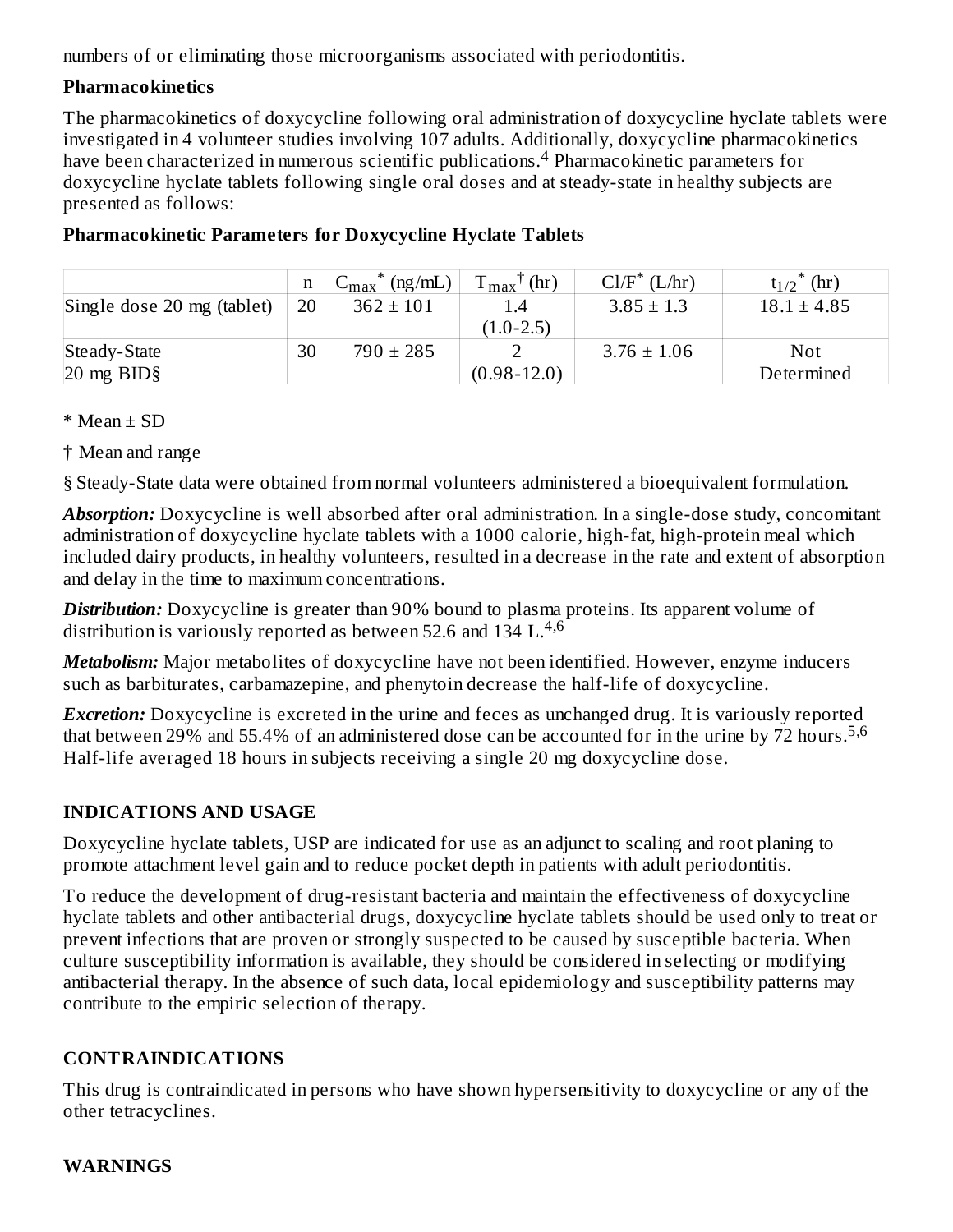THE USE OF DRUGS OF THE TETRACYCLINE CLASS DURING TOOTH DEVELOPMENT (LAST HALF OF PREGNANCY, INFANCY AND CHILDHOOD TO THE AGE OF 8 YEARS) MAY CAUSE PERMANENT DISCOLORATION OF THE TEETH (YELLOW-GRAY-BROWN). This adverse reaction is more common during long-term use of the drugs but has been observed following repeated short-term courses. Enamel hypoplasia has also been reported. TETRACYCLINE DRUGS, THEREFORE, SHOULD NOT BE USED IN THIS AGE GROUP AND IN PREGNANT OR NURSING MOTHERS UNLESS THE POTENTIAL BENEFITS MAY BE ACCEPTABLE DESPITE THE POTENTIAL RISKS.

All tetracyclines form a stable calcium complex in any bone forming tissue. A decrease in fibula growth rate has been observed in premature infants given oral tetracyclines in doses of 25 mg/kg every 6 hours. This reaction was shown to be reversible when the drug was discontinued.

Doxycycline can cause fetal harm when administered to a pregnant woman. Results of animal studies indicate that tetracyclines cross the placenta, are found in fetal tissues, and can have toxic effects on the developing fetus (often related to retardation of skeletal development).

Evidence of embryotoxicity has also been noted in animals treated early in pregnancy. If any tetracyclines are used during pregnancy, or if the patient becomes pregnant while taking this drug, the patient should be apprised of the potential hazard to the fetus.

The catabolic action of the tetracyclines may cause and increase in BUN. Previous studies have not observed an increase in BUN with the use of doxycycline in patients with impaired renal function.

Photosensitivity manifested by an exaggerated sunburn reaction has been observed in some individuals taking tetracyclines. Patients apt to be exposed to direct sunlight or ultraviolet light should be advised that this reaction can occur with tetracycline drugs, and treatment should be discontinued at the first evidence of skin erythema.

## **PRECAUTIONS**

### **General**

Prescribing doxycycline hyclate tablets in the absence of a proven or strongly suspected bacterial infection or a prophylactic indication is unlikely to provide benefit to the patient and increase the risk of the development of drug-resistant bacteria.

While no overgrowth by opportunistic microorganisms such as yeast were noted during clinical studies, as with other antimicrobials, doxycycline hyclate tablets therapy may result in overgrowth of nonsusceptible microorganisms including fungi.

The use of tetracyclines may increase the incidence of vaginal candidiasis.

Doxycycline hyclate tablets should be used with caution in patients with a history or predisposition to oral candidiasis. The safety and effectiveness of doxycycline hyclate tablets have not been established for the treatment of periodontitis in patients with coexistent oral candidiasis.

If superinfection is suspected, appropriate measures should be taken.

### **Information for Patients**

Patients should be counseled that antibacterial drugs including doxycycline hyclate tablets should only be used to treat bacterial infections. They do not treat viral infections (e.g. the common cold). When doxycycline hyclate tablets are prescribed to treat a bacterial infection, patients should be told that although it is common to feel better early in the course of therapy, the medication should be taken exactly as directed. Skipping doses or not completing the full course of therapy may (1) decrease the effectiveness of the immediate treatment and (2) increase the likelihood that bacteria will develop resistance and will not be treatable by doxycycline hyclate tablets or other antibacterial drugs in the future.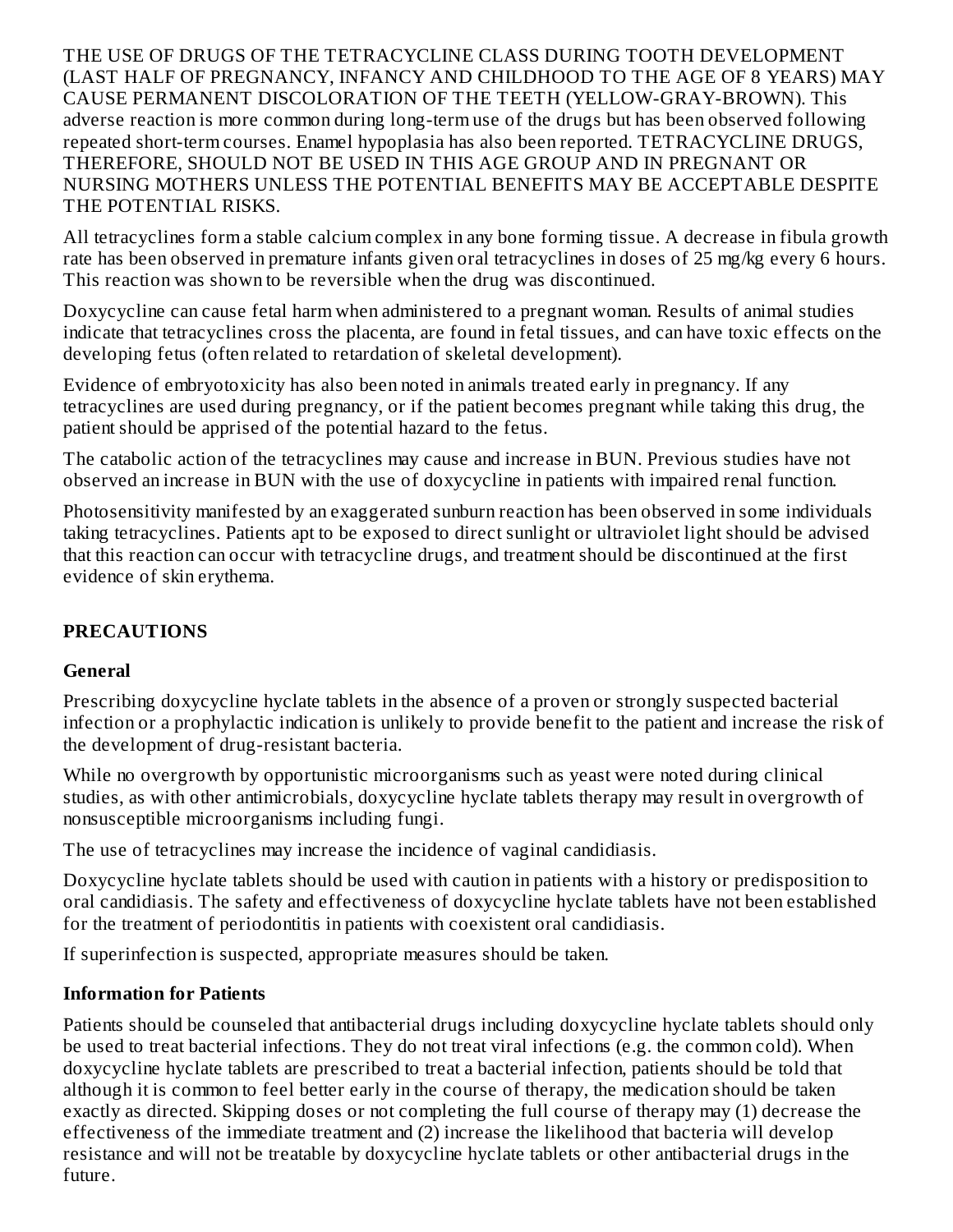## **Laboratory Tests**

In long term therapy, periodic laboratory evaluations of organ systems, including hematopoietic, renal, and hepatic studies should be performed.

## **Drug Interactions**

Because tetracyclines have been shown to depress plasma prothrombin activity, patients who are on anticoagulant therapy may require downward adjustment of their anticoagulant dosage.

Since bacterial antibiotics, such as the tetracycline class of antibiotics, may interfere with the bactericidal action of members of the β-lactam (e.g. penicillin) class of antibiotics, it is not advisable to administer these antibiotics concomitantly.

Absorption of tetracyclines is impaired by antacids containing aluminum, calcium, or magnesium, and iron-containing preparations, and by bismuth subsalicylate.

Barbiturates, carbamazepine, and phenytoin decrease the half-life of doxycycline.

The concurrent use of tetracycline and methoxyflurane has been reported to result in fatal renal toxicity.

Concurrent use of tetracyclines may render oral contraceptives less effective.

# **Drug/Laboratory Test Interactions**

False elevations of urinary catecholamine levels may occur due to interference with the fluorescence test.

# **Carcinogenesis, Mutagenesis, Impairment of Fertility**

Doxycycline hyclate was assessed for potential to induce carcinogenesis in a study in which the compound was administered to Sprague-Dawley rats by gavage at dosages of 20, 75, and 200 mg/kg/day for two years. An increased incidence of uterine polyps was observed in female rats that received 200 mg/kg/day, a dosage that resulted in a systemic exposure to doxycycline approximately nine times that observed in female humans that used doxycycline hyclate tablets (exposure comparison based upon AUC values). No impact upon tumor incidence was observed in male rats at 200 mg/kg/day, or in either gender at the other dosages studied. Evidence of oncogenic activity was obtained in studies with related compounds, i.e., oxytetracycline (adrenal and pituitary tumors), and minocycline (thyroid tumors).

Doxycycline hyclate demonstrated no potential to cause genetic toxicity in an in vitro point mutation study with mammalian cells (CHO/HGPRT forward mutation assay) or in an in vivo micronucleus assay conducted in CD-1 mice. However, data from an in vitro assay with CHO cells for potential to cause chromosomal aberrations suggest that doxycycline hyclate is a weak clastogen.

Oral administration of doxycycline hyclate to male and female Sprague-Dawley rats adversely affected fertility and reproductive performance, as evidenced by increased time for mating to occur, reduced sperm motility, velocity, and concentration, abnormal sperm morphology, and increased pre-and postimplantation losses. Doxycycline hyclate induced reproductive toxicity at all dosages that were examined in this study, as even the lowest dosage tested (50 mg/kg/day) induced a statistically significant reduction in sperm velocity. Note that 50 mg/kg/day is approximately 10 times the amount of doxycycline hyclate contained in the recommended daily dose of doxycycline hyclate tablets for a 60 kg human when compared on the basis of body surface area estimates (mg/m<sup>2</sup>). Although doxycycline impairs the fertility of rats when administered at sufficient dosage, the effect of doxycycline hyclate tablets on human fertility is unknown.

# **Pregnancy**

*Teratogenic Effects:* Pregnancy Category D. (See WARNINGS Section). Results from animal studies indicate that doxycycline crosses the placenta and is found in fetal tissues.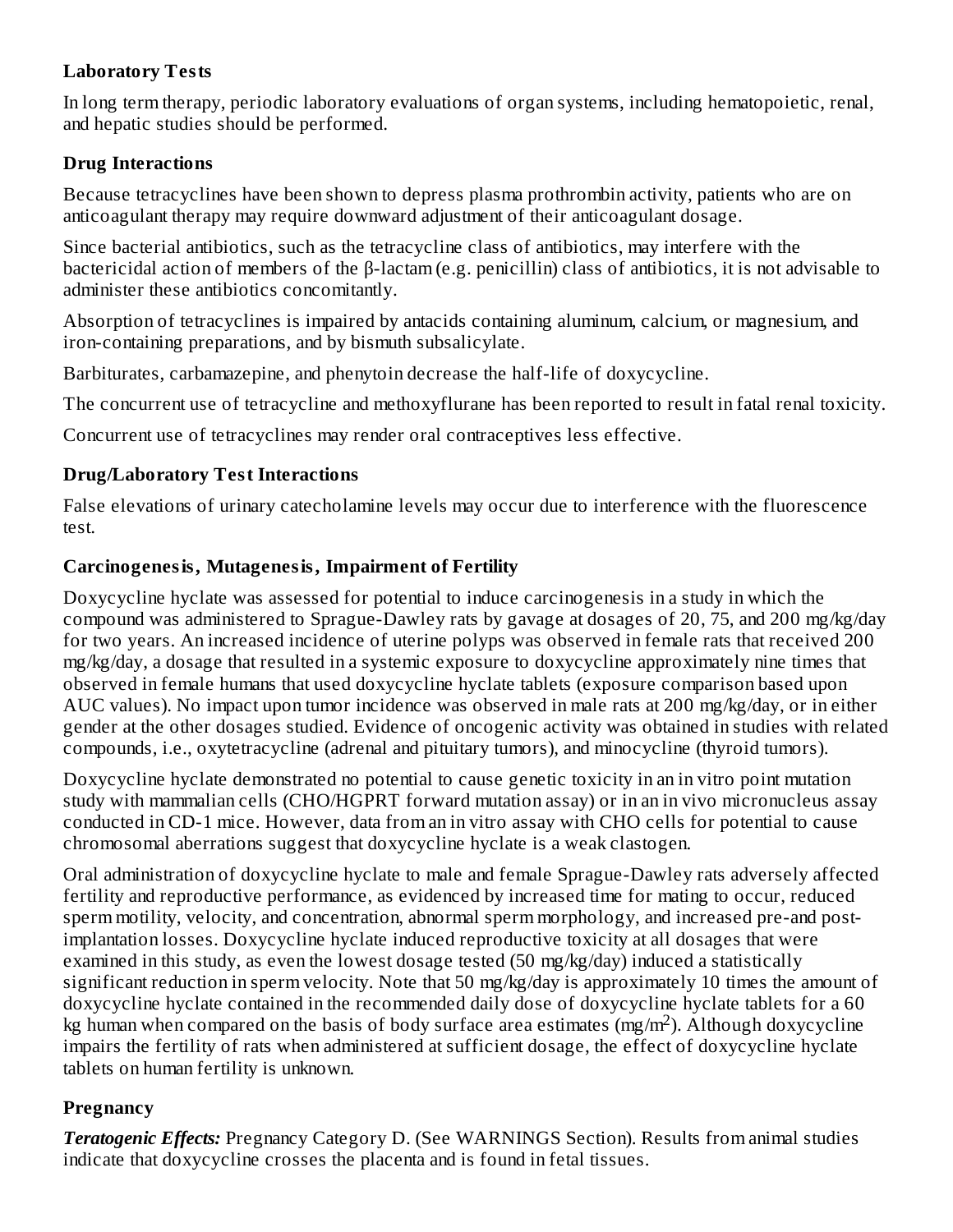### *Nonteratogenic effects:* (See WARNINGS Section).

#### **Labor and Delivery**

The effect of tetracyclines on labor and delivery is unknown.

#### **Nursing Mothers**

Tetracyclines are excreted in human milk. Because of the potential for serious adverse reactions in nursing infants from doxycycline, the use of doxycycline hyclate tablets in nursing mothers is contraindicated. (See WARNINGS Section).

### **Pediatric Us e**

The use of doxycycline hyclate tablets in infancy and childhood is contraindicated. (See WARNINGS section.)

### **ADVERSE REACTIONS**

*Adverse Reactions in Clinical Trials of a bioequivalent form of doxycycline hyclate capsules*: In clinical trials of adult patients with periodontal disease 213 patients received 20 mg BID over a 9 to 12 month period. The most frequent adverse reactions occurring in studies involving treatment with a bioequivalent form of doxycycline hyclate capsules or placebo are listed below:

**Incidence (%) of Advers e Reactions in Clinical Trials of Doxycycline Hyclate Capsules, 20 mg (Bioequivalent to Doxycycline Hyclate Tablets, 20 mg) vs. Placebo**

| <b>Adverse Reactions</b>   | <b>Doxycycline Hyclate</b> | <b>Placebo</b> |  |
|----------------------------|----------------------------|----------------|--|
|                            | <b>Capsules 20 mg BID</b>  | $(n=215)$      |  |
|                            | $(n=213)$                  |                |  |
| Headache                   | 55 (26%)                   | 56 (26%)       |  |
| Common Cold                | 47 (22%)                   | 46 (21%)       |  |
| Flu Symptoms               | 24 (11%)                   | 40 (19%)       |  |
| <b>Tooth Ache</b>          | 14 (7%)                    | 28 (13%)       |  |
| <b>Periodontal Abscess</b> | 8(4%)                      | 21 (10%)       |  |
| <b>Tooth Disorder</b>      | 13 (6%)                    | 19 (9%)        |  |
| Nausea                     | 17 (8%)                    | 12 (6%)        |  |
| Sinusitis                  | 7(3%)                      | 18 (8%)        |  |
| Injury                     | 11 (5%)                    | 18 (8%)        |  |
| Dyspepsia                  | 13 (6%)                    | 5(2%)          |  |
| Sore Throat                | 11 (5%)                    | 13 (6%)        |  |
| Joint Pain                 | 12 (6%)                    | 8(4%)          |  |
| Diarrhea                   | 12 (6%)                    | 8(4%)          |  |
| <b>Sinus Congestion</b>    | 11 (5%)                    | 11 (5%)        |  |
| Coughing                   | 9(4%)                      | 11 (5%)        |  |
| Sinus Headache             | 8(4%)                      | 8(4%)          |  |
| Rash                       | 8(4%)                      | 6(3%)          |  |
| <b>Back Pain</b>           | 7(3%)                      | 8(4%)          |  |
| <b>Back Ache</b>           | 4(2%)                      | 9(4%)          |  |
| Menstrual Cramp            | 9(4%)                      | 5(2%)          |  |
| Acid Indigestion           | 8(4%)                      | 7(3%)          |  |
| Pain                       | 8(4%)                      | 5(2%)          |  |
| Infection                  | 4(2%)                      | 6(3%)          |  |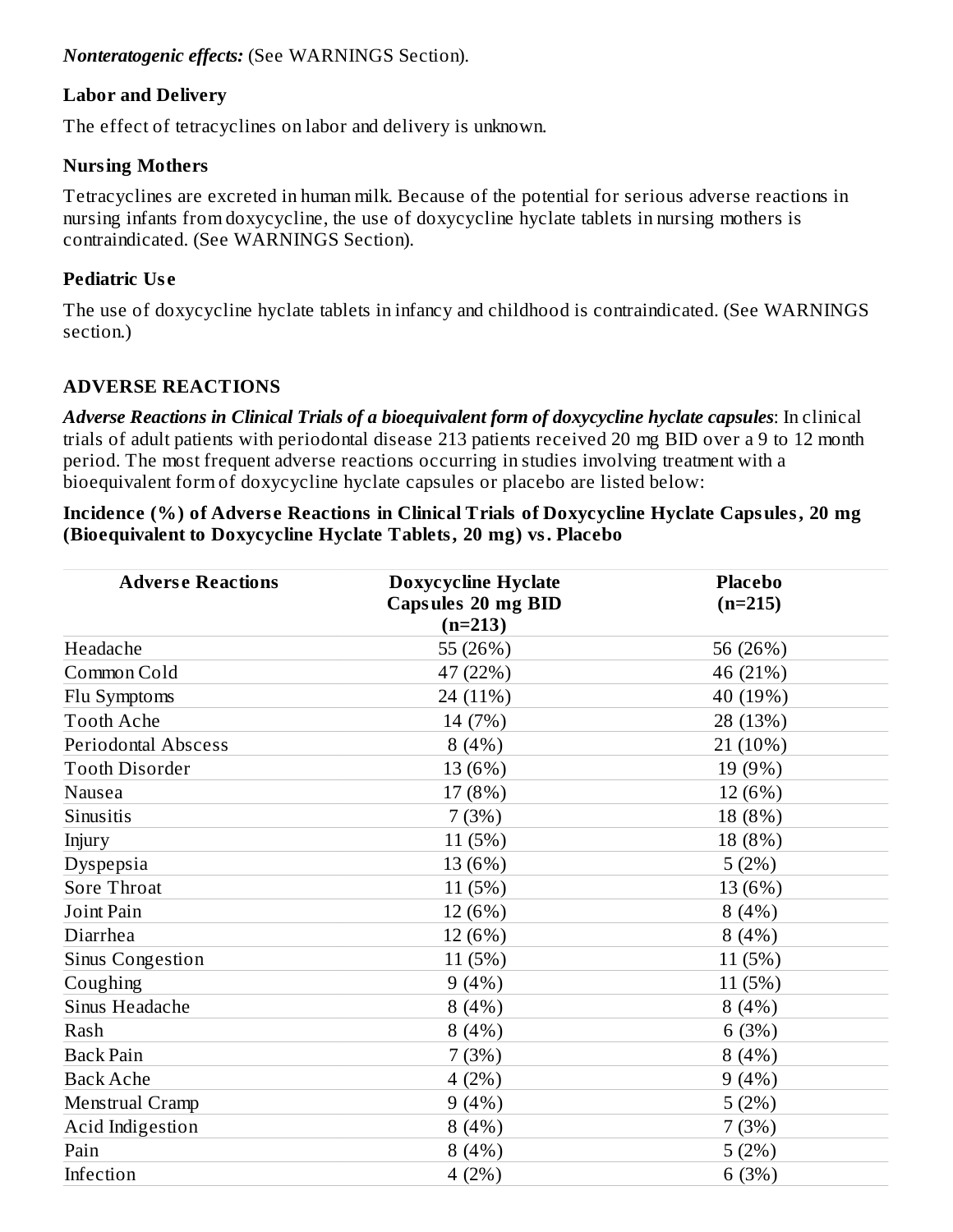| Gum Pain          | 1%       | 5(3%  |
|-------------------|----------|-------|
| <b>Bronchitis</b> | 7(3%     | 5(2%) |
| Muscle Pain       | $2(1\%)$ | 6(3%  |

Note: Percentages are based on total number of study participants in each treatment group.

*Adverse Reactions for Tetracyclines:* The following adverse reactions have been observed in patients receiving tetracyclines:

Gastrointestinal: anorexia, nausea, vomiting, diarrhea, glossitis, dysphagia, enterocolitis, and inflammatory lesions (with vaginal candidiasis) in the anogenital region. Hepatotoxicity has been reported rarely. Rare instances of esophagitis and esophageal ulcerations have been reported in patients receiving the capsule forms of the drugs in the tetracycline class. Most of these patients took medications immediately before going to bed. (See DOSAGE AND ADMINISTRATION Section).

Skin: maculopapular and erythematous rashes. Exfoliative dermatitis has been reported but is uncommon. Photosensitivity is discussed above. (See WARNINGS Section).

Renal toxicity: Rise in BUN has been reported and is apparently dose related. (See WARNINGS Section).

Hypersensitivity reactions: urticaria, angioneurotic edema, anaphylaxis, anaphylactoid purpura, serum sickness, pericarditis, and exacerbation of systemic lupus erythematosus.

Blood: Hemolytic anemia, thrombocytopenia, neutropenia, and eosinophilia have been reported.

# **OVERDOSAGE**

In case of overdosage, discontinue medication, treat symptomatically and institute supportive measures. Dialysis does not alter serum half-life and thus would not be of benefit in treating cases of overdose.

## **DOSAGE AND ADMINISTRATION**

THE DOSAGE OF DOXYCYCLINE HYCLATE TABLETS DIFFERS FROM THAT OF DOXYCYCLINE USED TO TREAT INFECTIONS. EXCEEDING THE RECOMMENDED DOSAGE MAY RESULT IN AN INCREASED INCIDENCE OF SIDE EFFECTS INCLUDING THE DEVELOPMENT OF RESISTANT MICROORGANISMS.

Doxycycline hyclate tablets 20 mg twice daily as an adjunct following scaling and root planing may be administered for up to 9 months. Doxycycline hyclate tablets should be taken twice daily at 12 hour intervals, usually in the morning and evening. It is recommended that if doxycycline hyclate tablets is taken close to meal times, allow at least one hour prior to or two hours after meals. Safety beyond 12 months and efficacy beyond 9 months have not been established.

Administration of adequate amounts of fluid along with the tablets is recommended to wash down the drug and reduce the risk of esophageal irritation and ulceration. (See ADVERSE REACTIONS Section).

## **HOW SUPPLIED**

Doxycycline hyclate tablets USP, 20 mg are round, white unscored tablet, debossed "Є" above "362" on one side and plain on the other side. They are supplied as follows:

NDC 42806-362-01 Bottles of 100 tablets

NDC 42806-362-10 Bottles of 1000 tablets

Store at 20° to 25°C (68° to 77°F) [See USP Controlled Room Temperature].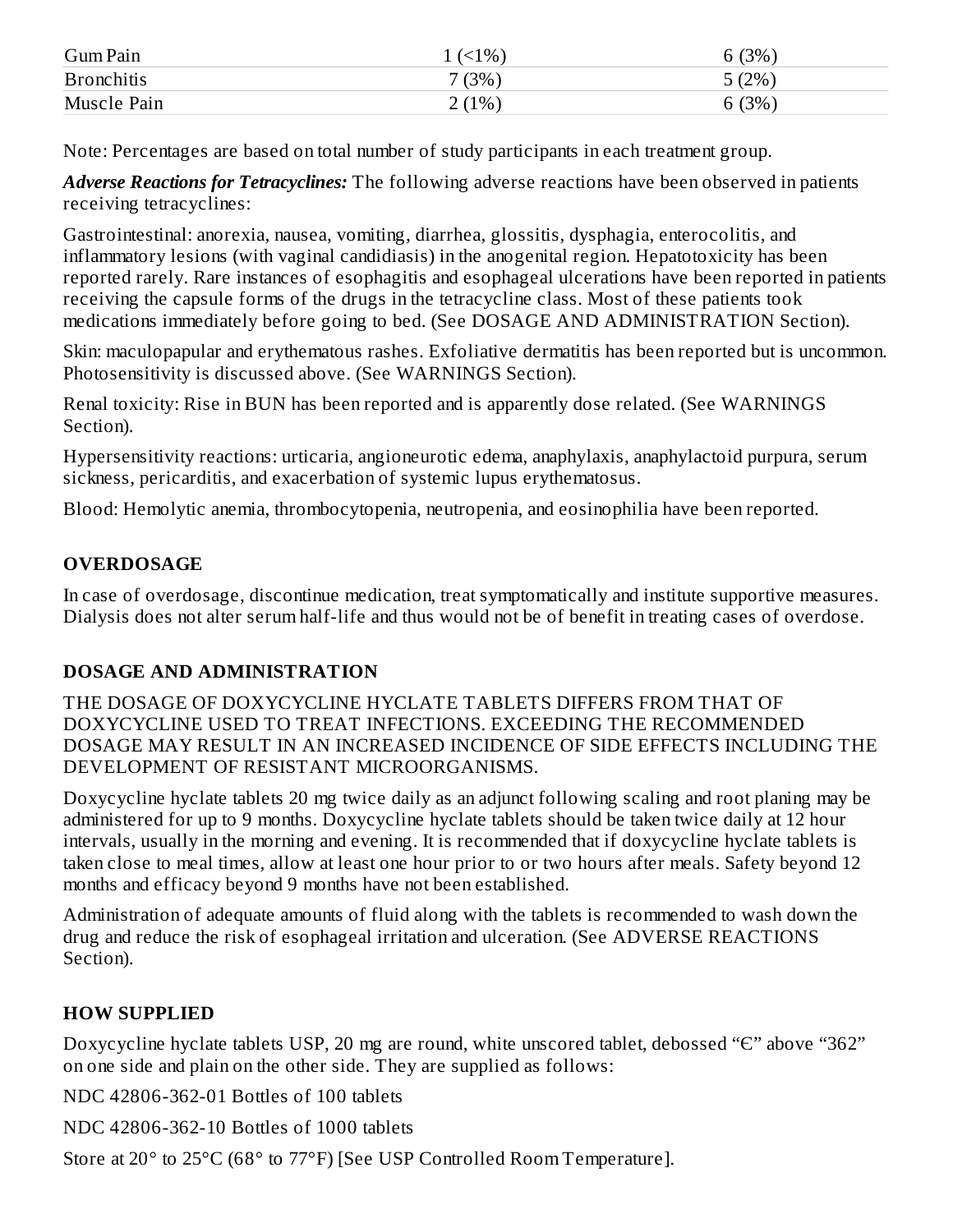Dispense in tight, light-resistant containers as defined in the USP.

### KEEP THIS AND ALL DRUGS OUT OF THE REACH OF CHILDREN.

### **References**

1. Golub L.M., Sorsa T., Lee H-M, Ciancio S., Sorbi D., Ramamurthy N.S., Gruber B., Salo T., Konttinen Y.T.: Doxycycline Inhibits Neutrophil (PMN)-type Matrix Metalloproteinases in Human Adult Periodontitis Gingiva. J. Clin. Periodontol: 1995; 22: 100-109.

2. Golub L.M., Ciancio S., Ramamurthy N.S., Leung M., McNamara T.F.: Low-dose Doxycycline Therapy: Effect on Gingival and Crevicular Fluid Collagenase Activity in Humans. J. Periodont Res 1990; 25: 321-330.

3. Golub L.M., Lee H.M., Greenwald R.A., Ryan M.E., Salo T., Giannobile W.V.: A Matrix Metalloproteinase Inhibitor Reduces Bone-type Collagen Degradation Fragments and Specific Collegenases in Gingival Crevicular Fluid During Adult Periodontitis. Inflammation Research 1997; 46: 310-319.

4. Saivain S., Houin G.: Clinical Pharmacokinetics of Doxycycline and Minocycline. Clin. Pharmacokinetics 1988; 15: 355-366.

5. Schach von Wittenau M., Twomey T.: The Disposition of Doxycycline by Man and Dog. Chemotherapy 1971; 16: 217-228.

6. Campistron G., Coulais Y., Caillard C., Mosser J., Pontagnier H., Houin G.: Pharmacokinetics and Bioavailability of Doxycycline in Humans. Arzneimittel Forschung 1986; 36: 1705-1707.

Distributed by:

Epic Pharma, LLC Laurelton, NY 11413 USA Rev. 02-2019-00 MF362REV02/19 BP0186

## **PACKAGE/LABEL PRINCIPAL DISPLAY PANEL – 20 mg 100ct**

| 종<br>Varnist | <b>USUAL DOSAGE: See</b><br>accompanying insert for<br>complete dosage information.<br>BL0318 | Tablets, USP<br>$20$ mg <sup>*</sup> | Dispense in a tight,<br>light-resistant container as<br>defined in the USP using a<br>child-resistant closure.<br><b>KEEP THIS AND ALL</b> | I     |
|--------------|-----------------------------------------------------------------------------------------------|--------------------------------------|--------------------------------------------------------------------------------------------------------------------------------------------|-------|
|              | Rev. 02-2019-00                                                                               | <b>Rx Only</b><br>100 Tablets        | <b>MEDICATIONS OUT OF THE</b><br><b>REACH OF CHILDREN.</b>                                                                                 | NH NH |

# **DOXYCYCLINE HYCLATE**

doxycycline hyclate tablet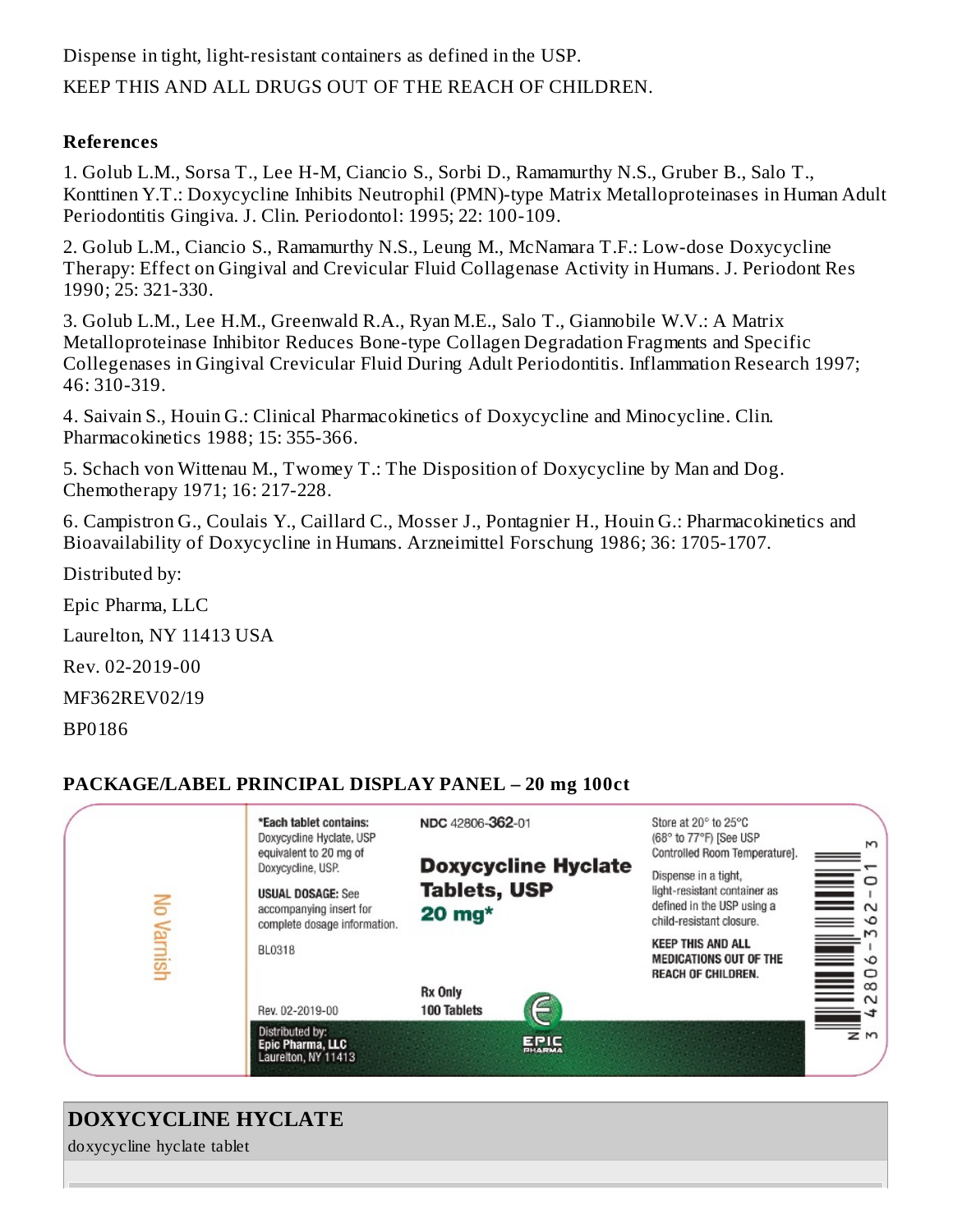| <b>Product Information</b>                                                                                                     |                                                                   |                                                                                     |                    |                                         |                           |          |  |
|--------------------------------------------------------------------------------------------------------------------------------|-------------------------------------------------------------------|-------------------------------------------------------------------------------------|--------------------|-----------------------------------------|---------------------------|----------|--|
| Product Type                                                                                                                   | HUMAN PRESCRIPTION DRUG                                           |                                                                                     | Item Code (Source) |                                         | NDC:42806-362             |          |  |
| <b>Route of Administration</b>                                                                                                 | ORAL                                                              |                                                                                     |                    |                                         |                           |          |  |
|                                                                                                                                |                                                                   |                                                                                     |                    |                                         |                           |          |  |
|                                                                                                                                |                                                                   |                                                                                     |                    |                                         |                           |          |  |
| <b>Active Ingredient/Active Moiety</b>                                                                                         |                                                                   |                                                                                     |                    |                                         |                           |          |  |
|                                                                                                                                | <b>Ingredient Name</b>                                            |                                                                                     |                    |                                         | <b>Basis of Strength</b>  | Strength |  |
| DOXYCYCLINE HYCLATE (UNII: 19 XTS3T51U) (DOXYCYCLINE ANHYDROUS -<br><b>DOXYCYCLINE</b><br>UNII:334895S862)<br><b>ANHYDROUS</b> |                                                                   |                                                                                     |                    |                                         |                           | $20$ mg  |  |
|                                                                                                                                |                                                                   |                                                                                     |                    |                                         |                           |          |  |
| <b>Inactive Ingredients</b>                                                                                                    |                                                                   |                                                                                     |                    |                                         |                           |          |  |
| <b>Ingredient Name</b>                                                                                                         |                                                                   |                                                                                     |                    |                                         | Strength                  |          |  |
| ANHYDROUS LACTOSE (UNII: 3SY5LH9 PMK)                                                                                          |                                                                   |                                                                                     |                    |                                         |                           |          |  |
| HYPROMELLOSE, UNSPECIFIED (UNII: 3NXW29V3WO)                                                                                   |                                                                   |                                                                                     |                    |                                         |                           |          |  |
| MAGNESIUM STEARATE (UNII: 70097M6I30)                                                                                          |                                                                   |                                                                                     |                    |                                         |                           |          |  |
| MICRO CRYSTALLINE CELLULO SE (UNII: OP1R32D61U)                                                                                |                                                                   |                                                                                     |                    |                                         |                           |          |  |
| POLYETHYLENE GLYCOL, UNSPECIFIED (UNII: 3WJQ0SDW1A)                                                                            |                                                                   |                                                                                     |                    |                                         |                           |          |  |
|                                                                                                                                | POLYSORBATE 80 (UNII: 6OZP39ZG8H)                                 |                                                                                     |                    |                                         |                           |          |  |
| TITANIUM DIO XIDE (UNII: 15FIX9V2JP)                                                                                           |                                                                   |                                                                                     |                    |                                         |                           |          |  |
|                                                                                                                                |                                                                   |                                                                                     |                    |                                         |                           |          |  |
| <b>Product Characteristics</b>                                                                                                 |                                                                   |                                                                                     |                    |                                         |                           |          |  |
| Color                                                                                                                          | <b>WHITE</b>                                                      | <b>Score</b>                                                                        |                    |                                         | no score                  |          |  |
| <b>Shape</b>                                                                                                                   | <b>ROUND</b>                                                      | <b>Size</b>                                                                         |                    |                                         | 9mm                       |          |  |
| Flavor                                                                                                                         |                                                                   | <b>Imprint Code</b>                                                                 |                    |                                         | E;362                     |          |  |
| <b>Contains</b>                                                                                                                |                                                                   |                                                                                     |                    |                                         |                           |          |  |
|                                                                                                                                |                                                                   |                                                                                     |                    |                                         |                           |          |  |
|                                                                                                                                |                                                                   |                                                                                     |                    |                                         |                           |          |  |
| Packaging                                                                                                                      |                                                                   |                                                                                     |                    |                                         |                           |          |  |
| <b>Item Code</b><br>#                                                                                                          | <b>Package Description</b>                                        |                                                                                     |                    | Marketing Start Date Marketing End Date |                           |          |  |
|                                                                                                                                |                                                                   | 1 NDC:42806-362-01 100 in 1 BOTTLE; Type 0: Not a Combination Product<br>08/30/2019 |                    |                                         |                           |          |  |
| 2 NDC:42806-362-10                                                                                                             | 1000 in 1 BOTTLE; Type 0: Not a Combination Product<br>08/30/2019 |                                                                                     |                    |                                         |                           |          |  |
|                                                                                                                                |                                                                   |                                                                                     |                    |                                         |                           |          |  |
| <b>Marketing Information</b>                                                                                                   |                                                                   |                                                                                     |                    |                                         |                           |          |  |
|                                                                                                                                |                                                                   |                                                                                     |                    |                                         |                           |          |  |
| <b>Marketing Category</b>                                                                                                      | <b>Application Number or Monograph Citation</b>                   |                                                                                     |                    | <b>Marketing Start Date</b>             | <b>Marketing End Date</b> |          |  |
| <b>ANDA</b>                                                                                                                    | ANDA065182                                                        |                                                                                     | 08/30/2019         |                                         |                           |          |  |
|                                                                                                                                |                                                                   |                                                                                     |                    |                                         |                           |          |  |

**Labeler -** EPIC PHARMA, LLC (827915443)

**Registrant -** EPIC PHARMA, LLC (827915443)

| <b>Establishment</b> |                |               |                            |
|----------------------|----------------|---------------|----------------------------|
| Name                 | <b>Address</b> | <b>ID/FEI</b> | <b>Business Operations</b> |